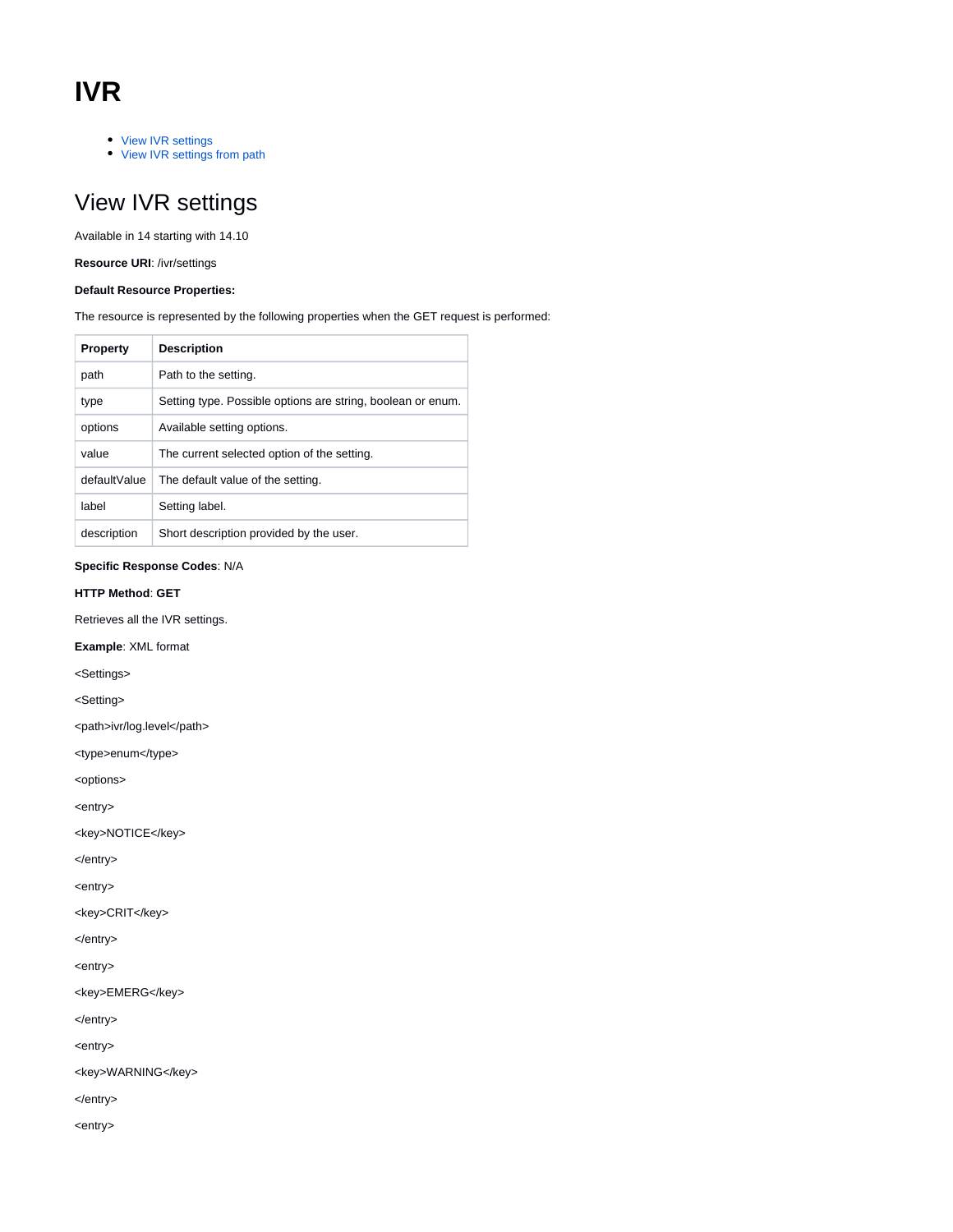## <key>ERR</key>

- </entry>
- <entry>
- <key>INFO</key>
- </entry>
- <entry>
- <key>ALERT</key>
- </entry>
- <entry>
- <key>DEBUG</key>
- </entry>
- </options>
- <value>NOTICE</value>
- <defaultValue>NOTICE</defaultValue>
- <label>Logging Level</label>
- </Setting>
- <Setting>
- <path>ivr/audio.format</path>
- <type>enum</type>
- <options>
- <entry>
- <key>mp3</key>
- </entry>
- <entry>
- <key>wav</key>
- </entry>
- </options>
- <value>wav</value>
- <defaultValue>wav</defaultValue>
- <label>Voicemail encoding format</label>
- <description>The encoding format to be used for storing voicemails</description>
- </Setting>
- <Setting>
- <path>ivr/record.rate</path>
- <type>enum</type>
- <options>
- <entry>
- <key>8000</key>
- </entry>
- <entry>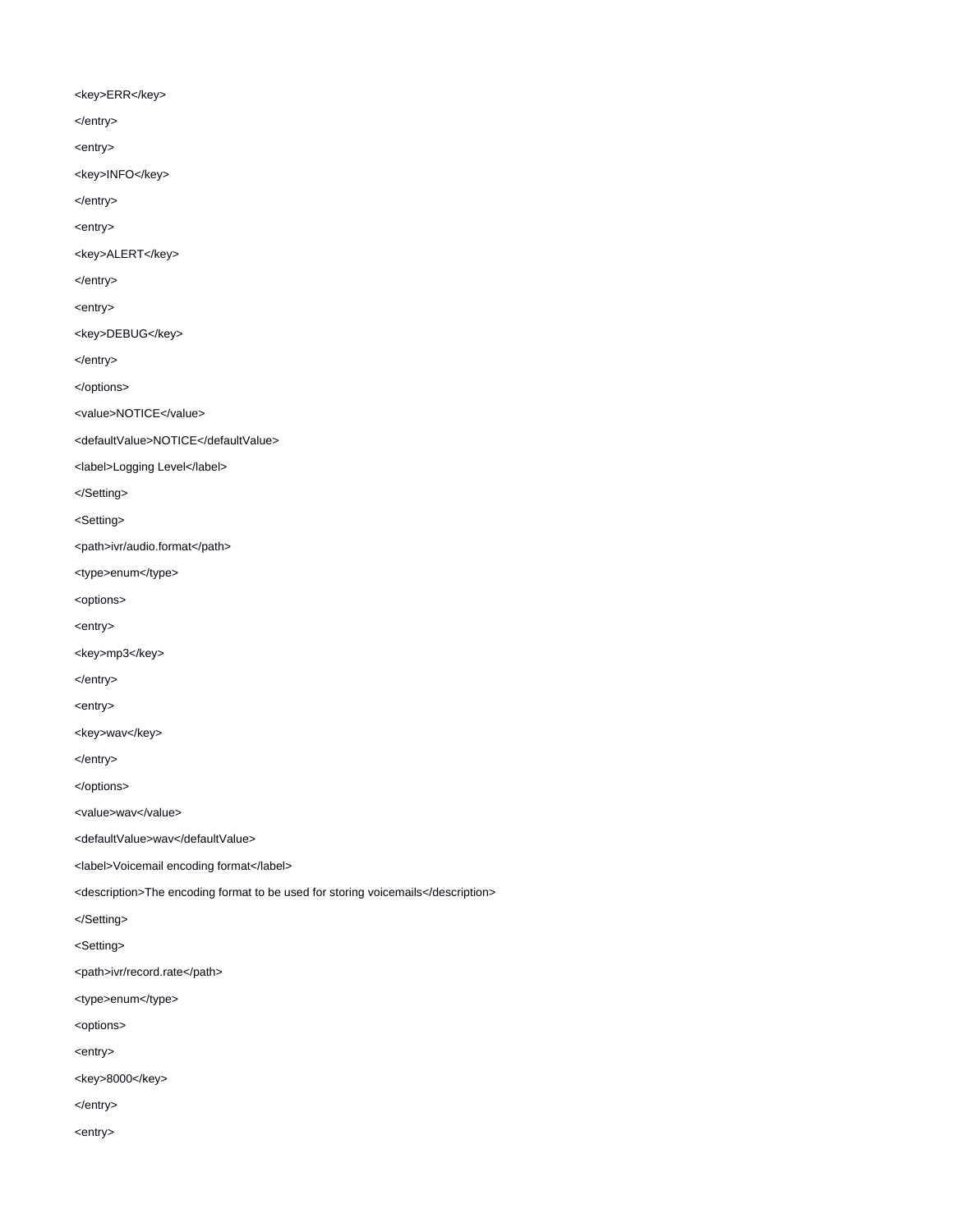## <key>16000</key>

</entry>

</options>

<value>8000</value>

<defaultValue>8000</defaultValue>

<label>Record rate</label>

<description>Rate (in Hz) to be used for recording voicemails</description>

</Setting>

<Setting>

- <path>ivr/record.time</path>
- <type>integer</type>
- <value>300</value>

<defaultValue>300</defaultValue>

<label>Time limit</label>

<description>Maximum duration (in seconds) of the voicemail recording.</description>

</Setting>

<Setting>

<path>ivr/fax.format</path>

<type>enum</type>

<options>

<entry>

<key>pdf</key>

</entry>

<entry>

<key>tiff</key>

</entry>

</options>

<value>pdf</value>

<defaultValue>pdf</defaultValue>

<label>Fax Format</label>

<description>The file format for receiving faxes</description>

</Setting>

<Setting>

<path>ivr/ivr.publicHttpPort</path>

<type>integer</type>

<value>8085</value>

<defaultValue>8085</defaultValue>

<label>Public HTTP port</label>

</Setting>

<Setting>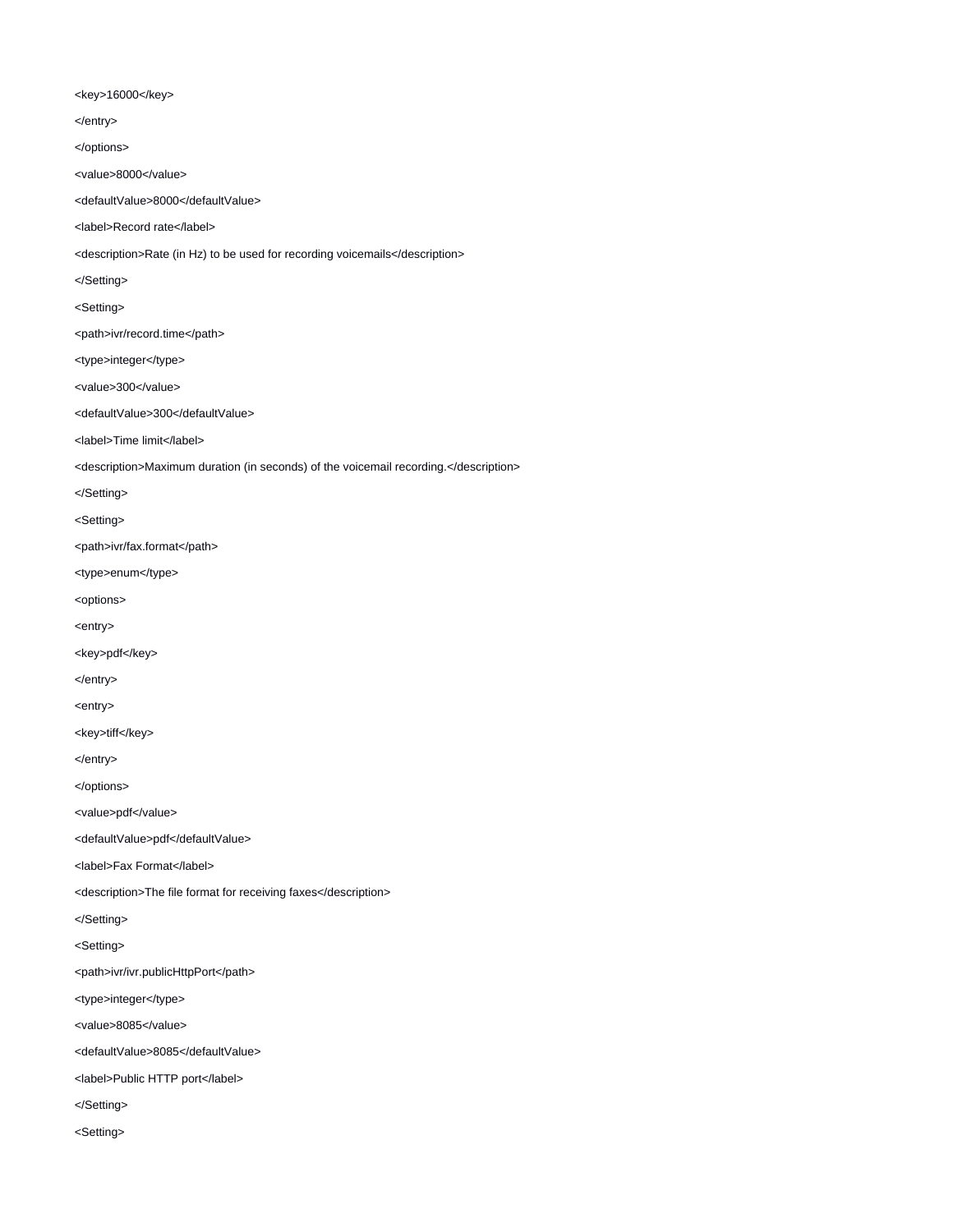<path>ivr/ivr.httpPort</path>

<type>integer</type>

<value>8086</value>

<defaultValue>8086</defaultValue>

<label>HTTP port</label>

</Setting>

<Setting>

<path>ivr/ivr.voiceMailExpiry</path>

<type>integer</type>

<value>7</value>

<defaultValue>7</defaultValue>

<label>Voice Mail expiration</label>

<description>The number of days a voice mail message in the Trash folder is retained.</description>

</Setting>

<Setting>

<path>ivr/ivr.mwiTimeout</path>

<type>integer</type>

<value>5</value>

<defaultValue>5</defaultValue>

<label>Notify timeout</label>

<description>Time (in seconds) to wait for MWI Notify response</description>

</Setting>

<Setting>

<path>ivr/ivr.updaterConnectTimeoutMS</path>

<type>integer</type>

<value>5000</value>

<defaultValue>5000</defaultValue>

<label>Database Connection timeout</label>

<description>Timeout (in milliseconds) for global database connection.</description>

</Setting>

<Setting>

<path>ivr/ivr.updaterSocketTimeoutMS</path>

<type>integer</type>

<value>5000</value>

<defaultValue>5000</defaultValue>

<label>Database Socket timeout</label>

<description>Timeout (in milliseconds) for global database socket.</description>

</Setting>

</Settings>

JSON format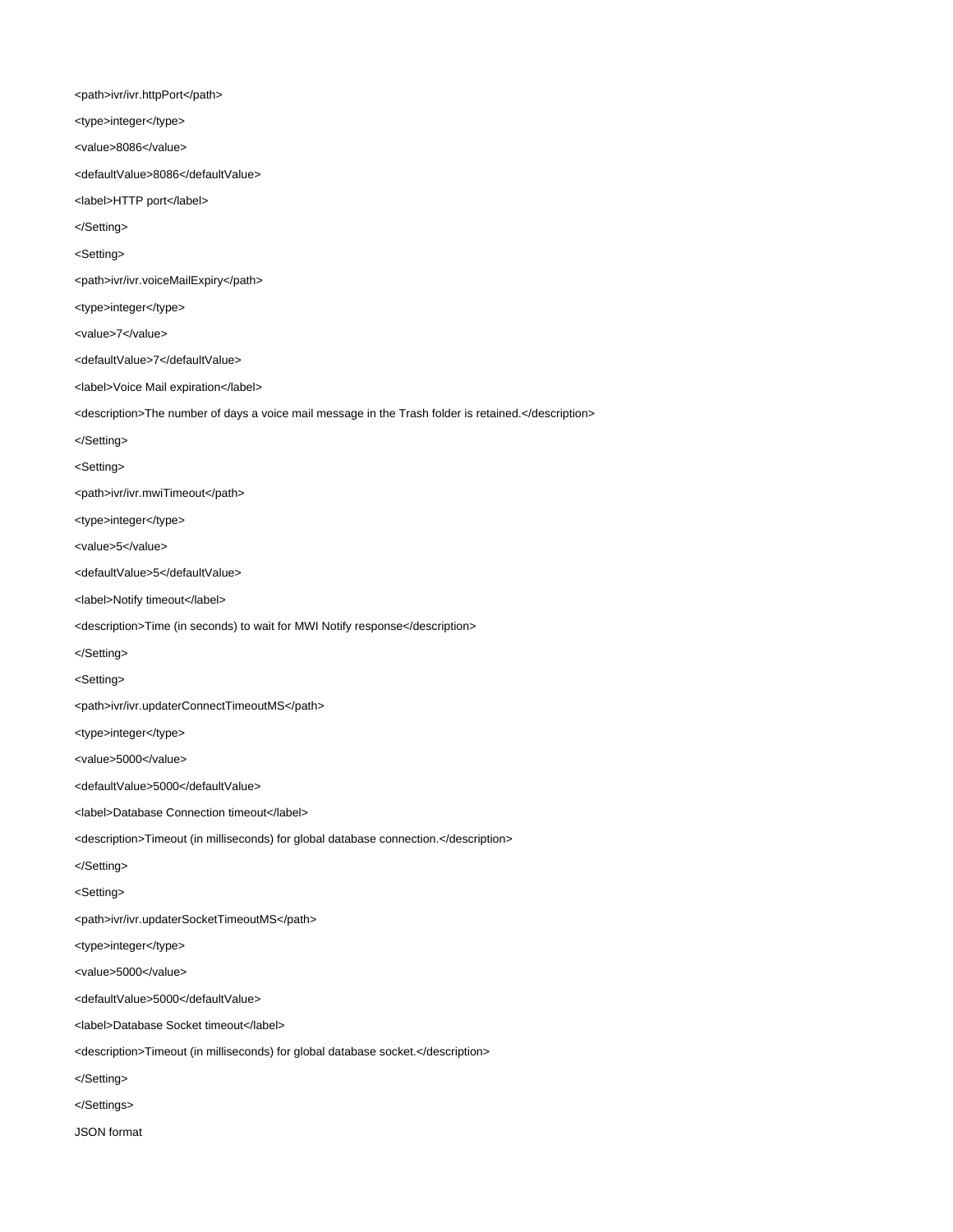# {

settings:

0: {

path: "ivr/log.level"

type: "enum"

options: {

NOTICE: null

CRIT: null

EMERG: null

WARNING: null

ERR: null

INFO: null

ALERT: null

DEBUG: null

}-

value: "NOTICE"

defaultValue: "NOTICE"

label: "Logging Level"

description: null

}-

{

path: "ivr/audio.format"

type: "enum"

options: {

mp3: null

wav: null

}-

value: "wav"

defaultValue: "wav"

label: "Voicemail encoding format"

description: "The encoding format to be used for storing voicemails"

}-

{

path: "ivr/record.rate"

type: "enum"

options: {

8000: null

16000: null

}-

value: "8000"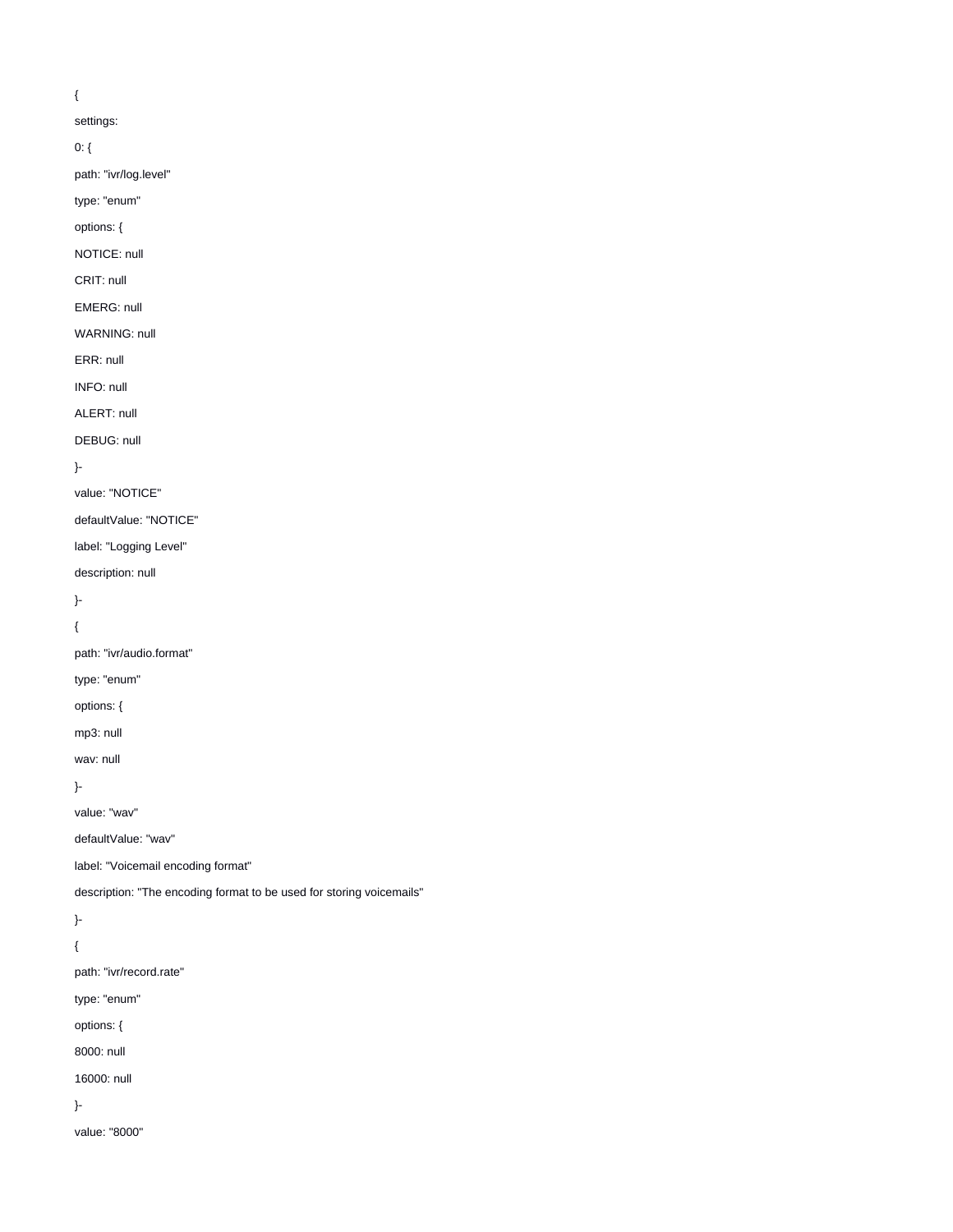defaultValue: "8000"

label: "Record rate"

description: "Rate (in Hz) to be used for recording voicemails"

}-

{

path: "ivr/record.time"

# type: "integer"

options: null

value: "300"

defaultValue: "300"

label: "Time limit"

description: "Maximum duration (in seconds) of the voicemail recording."

}-

{

# path: "ivr/fax.format"

type: "enum"

options: {

pdf: null

tiff: null

}-

value: "pdf"

defaultValue: "pdf"

label: "Fax Format"

description: "The file format for receiving faxes"

}-

{

path: "ivr/ivr.publicHttpPort"

type: "integer"

options: null

value: "8085"

defaultValue: "8085"

label: "Public HTTP port"

description: null

}-

{

path: "ivr/ivr.httpPort"

type: "integer"

options: null

value: "8086"

defaultValue: "8086"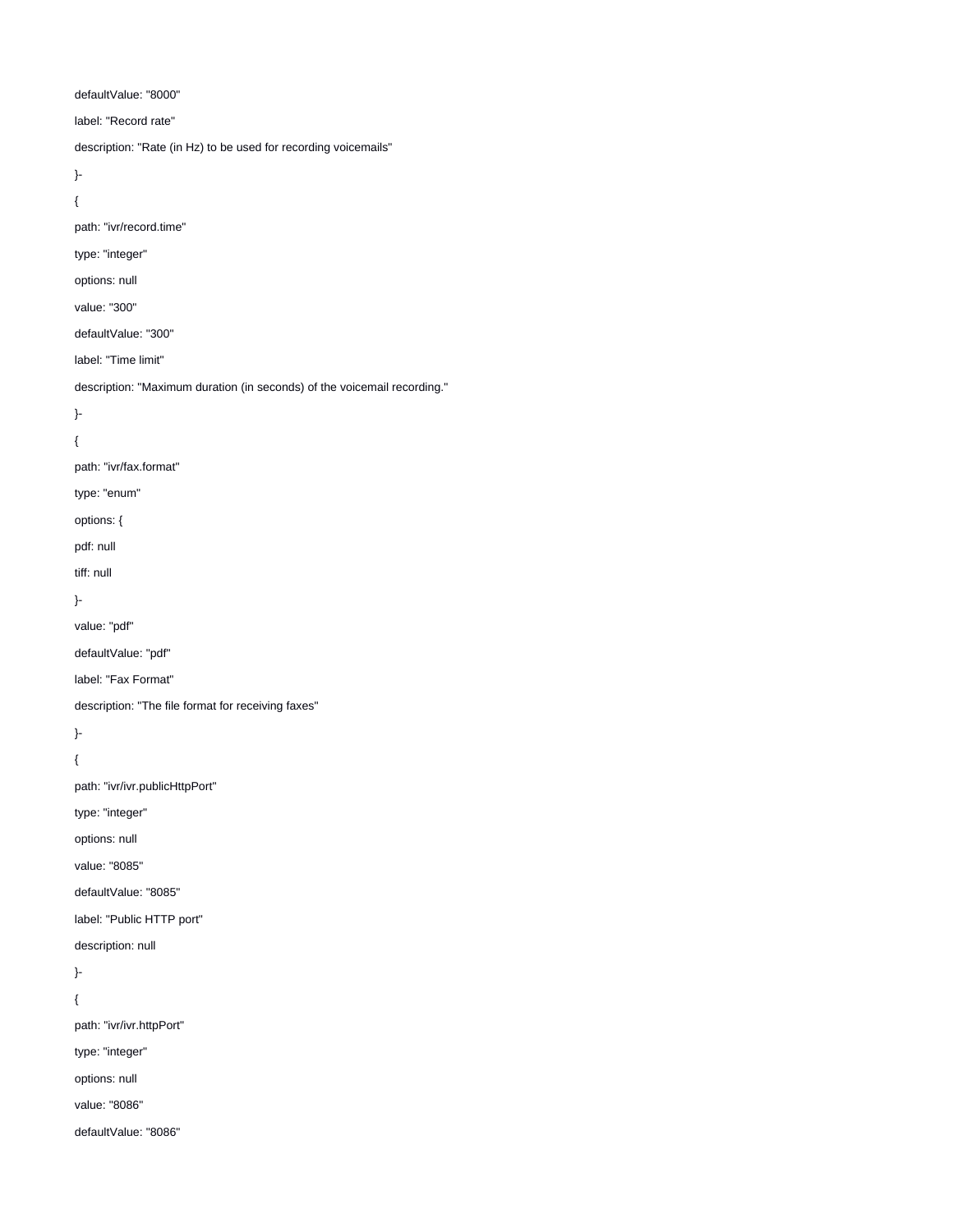label: "HTTP port" description: null }- { path: "ivr/ivr.voiceMailExpiry" type: "integer" options: null value: "7" defaultValue: "7" label: "Voice Mail expiration" description: "The number of days a voice mail message in the Trash folder is retained." }- { path: "ivr/ivr.mwiTimeout" type: "integer" options: null value: "5" defaultValue: "5" label: "Notify timeout" description: "Time (in seconds) to wait for MWI Notify response" }- { path: "ivr/ivr.updaterConnectTimeoutMS" type: "integer" options: null value: "5000" defaultValue: "5000" label: "Database Connection timeout" description: "Timeout (in milliseconds) for global database connection." }- { path: "ivr/ivr.updaterSocketTimeoutMS" type: "integer" options: null value: "5000" defaultValue: "5000" label: "Database Socket timeout" description: "Timeout (in milliseconds) for global database socket." }-

-